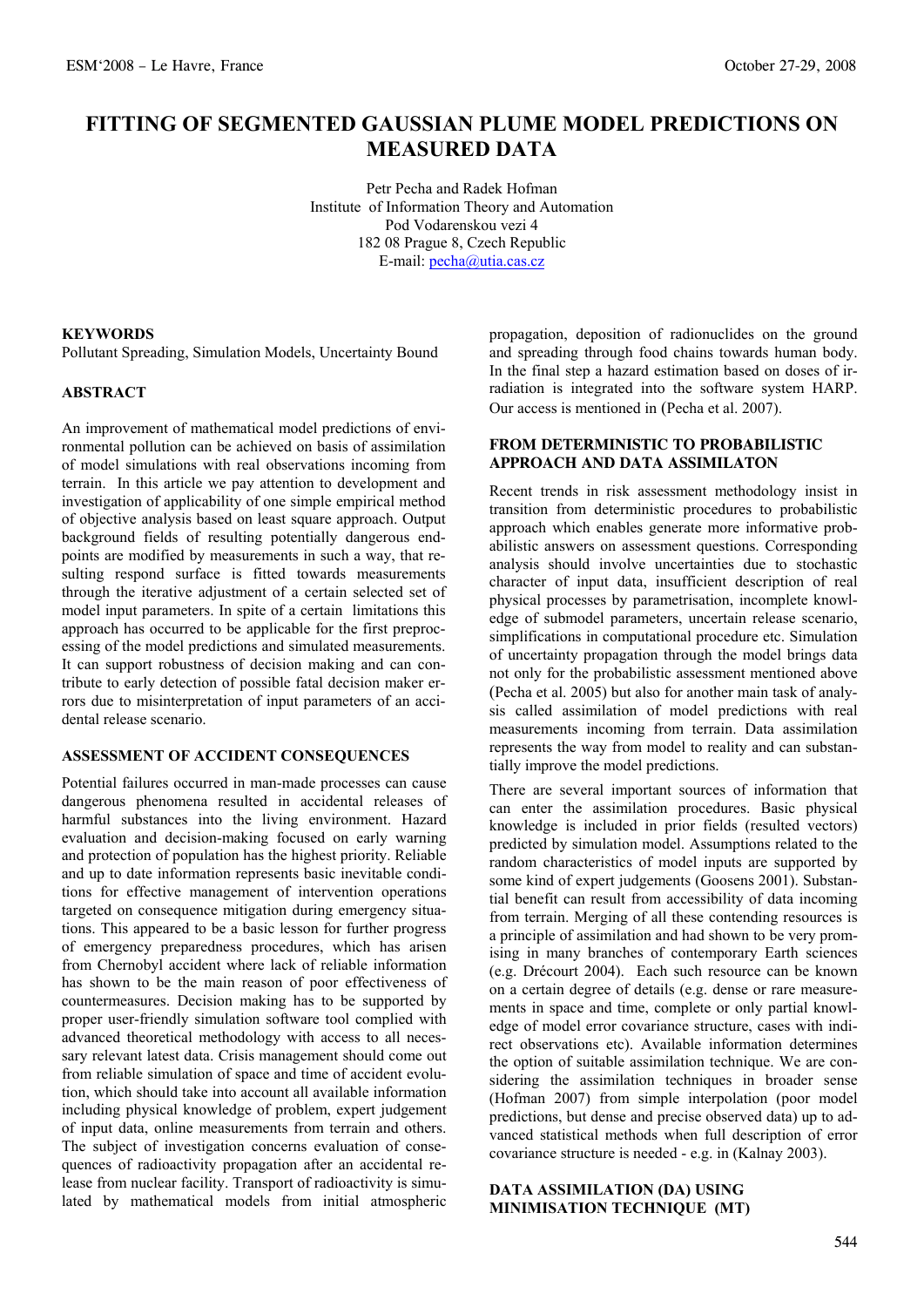#### ESM'2008 – Le Havre, France October 27-29, 2008

In this article we are introducing one simple particular method based on nonlinear optimisation technique. During assimilation we assume precise measurements and thus the procedure cannot be presented as pure statistical DA. On the other hand it requires proper environmental model which is able to describe uncertainty propagation (Pecha et al. 2005). Our model is based on segmented Gaussian plume model (SGPM) approach that can account approximately for dynamics of released discharges and short-term forecast of hourly changes of meteorological conditions. For near area from the source and constant meteorological conditions can be used also simplified version of Gaussian straight-line plume model (GPM). Implemented numerical difference scheme enables simulate approximately formation of important parent-daughter pairs.

The objective multi-dimensional function F of N variables (subjected to bounds) is minimised starting at initial estimate. Commonly used Nelder-Mead direct search or Powell minimisation methods are tested here for elementary scenarios of accidental harmful discharges. Applicability bounds are examined for which satisfactory results at acceptable time of computation are achieved.

## **PRINCIPLES OF APPLICATION WITHIN ATMOSPHERIC DISPERSION MODELLING**

Even for the simplest formulation of atmospheric dispersion and deposition in terms of Gaussian straight-line propagation the model  $M$  is nonlinear. In the following paragraphs we shall concentrate on accidental radioactivity release into atmosphere and its further deposition on terrain. Approximation in terms of source depletion scheme accounts for removal mechanisms of admixtures from the plume due to radioactive decay and dry and wet deposition on terrain (Pecha et al. 2007). Let us proceed directly to the examination of the resulting fields of radioactivity deposition of a certain nuclide on terrain. The output is assumed to be represented by vector **Z** having dimension equal to the number N of total calculating points in the polar grid (in our case  $N = 2800$ , what means 80 radial sections and 35 concentric radial zones up to 100 km from the source of pollution). General expression for dependency of **Z** on model input parameters  $\Theta_1$ ,  $\Theta_2$ , , ..., Θκ can be formally written as

$$
\mathbf{Z} = \mathbf{M}(\theta_1, \ \theta_2, \ \ldots, \theta_K) \tag{1}
$$

Let there are R receptor points on terrain where the respective values are measured. Generally, the number of receptors is much lower then N and we meet the problem with rare measurements expressed by observation vector  $Y = (y_1, y_2,$  $..., y_R$ ). Positions of sensors generally differ from the points of calculation grid. We shall use terminology from data assimilation for introduction of observation operator *H*, specially for its linear observation matrix *H*. *H* is  $R \times N$  matrix and transforms vectors **Z** from model space (having length N) into corresponding vector **Ż** in observation space (having length R) according to matrix notation  $\dot{\mathbf{Z}} = H \cdot \mathbf{Z}$ . Components  $\dot{z}_r$  of vector  $\dot{z}$  represent model predictions interpolated at the positions of simulated observations  $r = 1, \ldots, R$ . Innovation vector  $\mathbf{D} = \mathbf{Y} - H \cdot \mathbf{Z}$  is defined.



Figure 1: "Manipulations" with Resulting Straight-line Gaussian Shape

Number K of input parameters is rather high (several tenth) and then for practical purposes only S of them are treated as random. Rest of them are assumed to be less important from viewpoint of uncertainty propagation through the model and we assign them their best estimated values. Equation (1) is then simplified to the form  $Z = M$  $(\theta_1, \theta_2, \dots, \theta_s, \theta_{s+1}^b, \dots, \theta_K^b)$ . In other words a certain number S of selected problem-dependent optimisation parameters  $\Theta_1$ ,  $\Theta_2$ , , ...,  $\Theta_5$  are considered to be uncertain and subjected to fluctuations within some range. The function F is constructed as a sum of squares in the measurement points between the values of model predictions and values observed in terrain:

$$
F(\theta_1, \dots, \theta_S) = \sum_{r=1}^{r=R} (y_r - \dot{z}_r(\theta_1, \dots, \theta_S))^{2}
$$
 (2)

Minimisation algorithm searches a minimum of scalar function F of S parameters starting at an initial "best estimate". In brief glance, the test points  $[\theta_1, \theta_2, \dots, \theta_s]$  of the objective function F are arranged as a S-dimensional simplex and the algorithm tries to replace iteratively individual points with aim to shrink the simplex towards the best points. Model predictions can be interpreted as Gaussian surface (or superposition of partial Gaussian extents) over the terrain. Our objective is to take into account both model predictions and available measurements incoming from the terrain and to improve spatial distribution of deposited radioactivity. We can imagine the iterative process of minimisation of function F such consecutive adjustment of the resulting respond surface, always according to the new evaluation of the parameters  $[\theta_1, \theta_2, \dots, \theta_s]$ . Thus, the predicted respond surface of results is gradually "deformed by permissible manipulations" directly driven by changes of problem-dependent optimisation parameters  $\theta_s$ . MT algorithm controls the procedure until the best fit of modified surface with observation values is reached. Important feature of the method insists in preservation of physical knowledge, because the new set of parameters  $[\theta_1]$ ,  $\theta_2$ , ...,  $\theta_5$ ] evaluated by minimisation algorithm al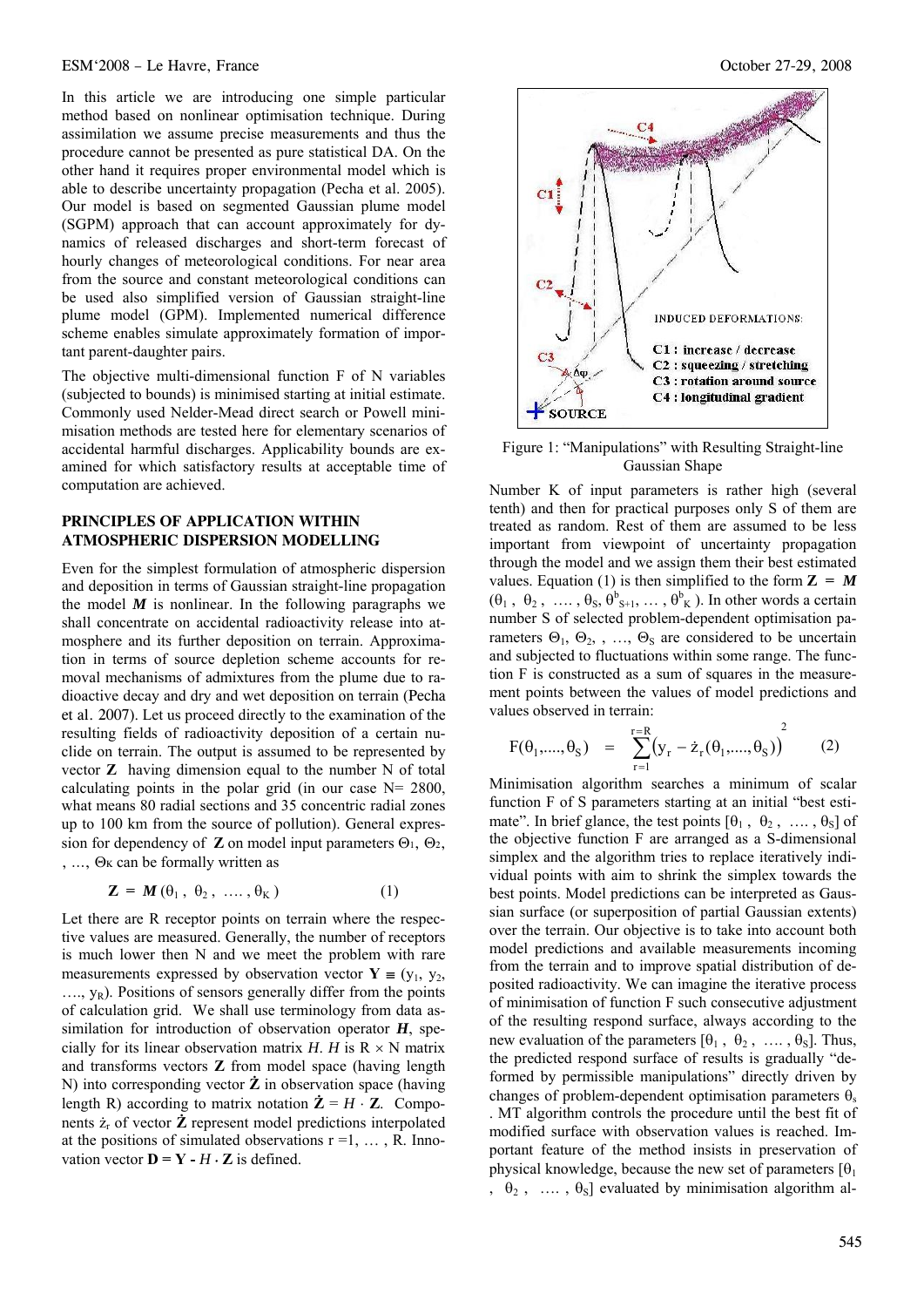ways re-enters the entire nonlinear environmental model *M* according to Equation (1).

#### **PRACTICAL IMPLEMENTATION AND RESULTS**

Investigation of applicability of minimisation assimilation technique was tested on so called "twin experiment". Lack of real observations is simulated by artificial generation of measurements. Moreover, if we use for this generation the same environmental model (e.g. for a fix one set of disturbed input parameters) we can examine the problem convergence issues. In application part of the paper the results of two simulation experiments TWIN1 and TWIN2 are illustrated. TWIN1 relates to release of nuclide <sup>131</sup>I. Its further straightline propagation and deposition on terrain is simulated according to simple scheme of straight-line Gaussian plume model. TWIN2 experiment deals with the problem of evolution of 137Cs deposition on terrain during the plume phase. Minimisation search is applied with more complicated but more realistic segmented model SGPM.

#### **MT applied to simple Gaussian straight-line model**

Accidental one-hour release of radionuclide  $131$  with total radioactivity  $1.28$  E+11 Bq discharged into atmosphere from nuclear facility is analysed. Release height is 100 m, propagation continues under constant meteorological conditions (straight-line propagation in direction North-East, mean plume velocity  $1.6 \text{ m.s}^{-1}$ , Pasquill category D of atmospheric stability, no rain). Atmospheric dispersion coefficients are calculated according to KFK-Jülich semi-empirical formulas.

In the first step all input parameters are assumed to be represented by their best estimate values denoted by  $\theta_i^b$  and then the corresponding output vector  $\mathbf{Z}^{\mathbf{b}}$  presents deterministic solution of deposited activity of selected nuclide on terrain. At the same time  $\mathbb{Z}^b$  represents initial estimate for starting of minimization iterative search. In the second step we shall further reduce the number of parameters S from equation (2) to four parameters. Corresponding four uncertainties  $c_1$ ,  $c_2$ ,  $c_3$ ,  $c_4$  are introduced into the model according to scheme  $\theta_i =$  $c_i \cdot \theta_i^b$  or  $\theta_i = \theta_i^b + c_i \cdot f(\theta_i^b)$ . Specifically, their meaning, usage in the environmental code and real choice is given in Table 1.

The function  $F(\theta_1, \theta_2, \ldots, \theta_s)$  from (2) now has form  $F(c_1)$ ,c2, c3 ,c4) and minimisation algorithm handles with 4 dimensional simplex. For purposes of construction of function F we have used slight modification of probabilistic version of existing environmental model HARP (Pecha et al.  $2007$ ) where original random inputs c<sub>1</sub>, c<sub>2</sub>, c<sub>3</sub>, c<sub>4</sub> now play more general role of uncertainties characterized only by their range of possible fluctuations (see column 4 in Table 1). Minimisation algorithm uses this constraints such lower and upper bounds for permissible manipulations with values of variables  $c_1$ ,  $c_2$ ,  $c_3$ ,  $c_4$  (see arrows in Figure 1). During TWIN experiments the observation vector  $Y = (y_1, y_2, \ldots, y_n)$ yR) is simulated artificially, the simplest way is utilization of the same environmental model *M*.

## Table 1. Introduction of Uncertainties for Four Important Input Model Parameters

| parameter                            | Unit                           | uncertainty<br>inside code                                                 | uncertainty<br>bounds     |
|--------------------------------------|--------------------------------|----------------------------------------------------------------------------|---------------------------|
| $\theta_1$ : Source<br>release rate  | $[Bq.s^{-1}]$                  | $Q = c_1 \cdot Q^b$                                                        | $c1 \in$<br><0.1;2.9>     |
| $\theta_2$ : horizont.<br>dispersion | $\lceil m \rceil$              | $\sigma_{v}(x) = c_{2} *$<br>$\sigma_{v}(x)^{b}$                           | $c2 \in$<br><0.1;3.1>     |
| $\theta_3$ : Wind<br>direction       | $\lceil \text{rad} \rceil$     | $\varphi = \varphi^b + \Delta \varphi$ ,<br>$\Delta \varphi = c_3*2\pi/80$ | $c3 \in$<br>$< -5.0;5.0>$ |
| $\theta_4$ : Dry depo<br>velocity    | $\left[\text{m.s}^{-1}\right]$ | $vg = c_4 * v g^b$                                                         | $c_4 \in$<br><0.1;4.0>    |

Deterministic best estimate distribution  $\mathbb{Z}^b$  generated on the polar calculation grid in original wind direction  $S_{\text{orig}}$ (North-East) is drawn in figure 2 as TRACE I . It corresponds to the best estimate values {  $c_1$ ,  $c_2$ ,  $c_3$ ,  $c_4$ }<sub>best</sub> = { 1.0 ,1.0 , 0.0 ,1.0}. Selected positions of observations are labelled by red circles. For simulation of measurements in this red points we have selected a certain fixed quartet {  $c_1$ ,  $c_2$ ,  $c_3$ ,  $c_4$ <sup>obs</sup> = {1.73, 1.51, +4.00, 1.98}. Artificially simulated measurements were generated using vector Z<sup>obs</sup>  $=$  *M* ({ $c_1$ , $c_2$ , $c_3$ , $c_4$ }<sup>obs</sup>). Then the values are transformed into observation positions according to  $\mathbf{\dot{Z}}^{\text{obs}} = H \cdot \mathbf{Z}^{\text{obs}}$ . Final simulated observation vector is obtained by assignment  $Y = \dot{Z}^{obs}$ .



Figure 2:  $^{131}I$  Deposition Levels [Bq.m<sup>-2</sup>] Related to the End of Plume Progression. TWIN I experiment using Gaussian straight-line model. TRACE I and TRACE II are initial best estimate and resulting assimilation with simulated measurements (at red circles)

Minimisation algorithm in successive iterations j brings newly generated quartets {  $c_1$  ,  $c_2$  ,  $c_3$  ,  $c_4$ }<sup>j</sup> closer and closer to the  $\{c_1, c_2, c_3, c_4\}$ <sup>obs</sup>. Fast convergence of assimilated model predictions towards simulated observations has been found. 220 iterations are calculated during about 6 minutes and the following values has been found:  $\{c_1, c_2, c_3, c_4\}^{j=220} = \{1.731, 1.514, +4.003, 1.982\}$ . It demonstrates very good consent with "simulated" observations generated by  $\{c_1, c_2, c_3, c_4\}^{obs}$ . The results are illustrated in Figure 2 as TRACE II isolines.

Original best estimate deposition on terrain (and at the same time initial guess entering MT) is labelled as TRACE I. Deposition after 220 iterations is calculated as  $\mathbf{Z}^{j=220} = \mathbf{M}$  ({ c<sub>1</sub>,c<sub>2</sub>, c<sub>3</sub>,c<sub>4</sub>}<sup>j=220</sup>) and its isolines illustrates TRACE II. The assimilated respond surface TRACE II is at the same time practically identical with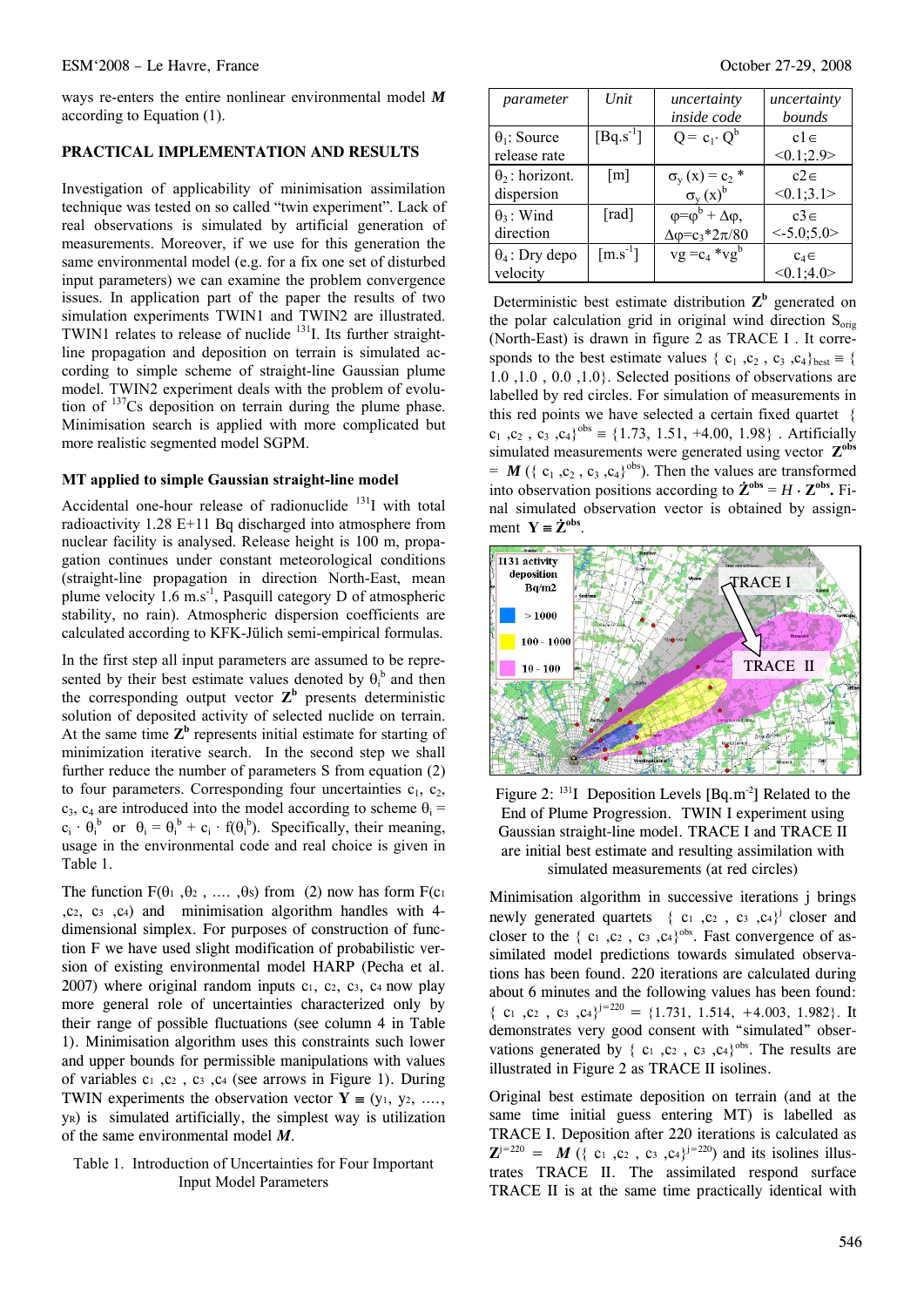### ESM'2008 – Le Havre, France October 27-29, 2008

 $\mathbf{Z}^{\text{obs}}$  generated according to  $M$  ({ c<sub>1</sub>,c<sub>2</sub>, c<sub>3</sub>,c<sub>4</sub>}<sup>obs</sup>) originally used for artificial simulations of measurements. The shapes of TRACE I and TRACE II reflect imposed changes in values of  $c_1^{best}$  to  $c_1^{obs}$  (higher nuclide discharge),  $c_2^{best}$  to  $c_2^{\text{obs}}$ (higher peripheral dispersion),  $c_3^{\text{best}}$  to  $c_3^{\text{obs}}$ (twist by 18 $^{\circ}$ ),  $c_4^{\text{best}}$  to  $c_4^{\text{obs}}$  (more intensive dry deposition causing steeper longitudinal gradient).

Direct search algorithm connected with Gaussian straightline propagation model has proved fast convergence provided that the measurements are well positioned. Its applicability depends on validity and limitations of model itself (more e.g. in (Irwing 2004) ). However, the TWIN 1 results support an idea of MT application for preliminary fleeting estimation in near distances and during constant meteorological conditions.

#### **MT with more realistic SGPM environmental model**

TWIN2 scenario is formulated in connection with segmented Gaussian plume scheme (model SGPM marked as  $M^{\text{SGPM}}$ ), which is much more complicated then straight-line spreading (our approach described in (Pecha et al. 2007) ). The model synchronizes segmentation of release dynamics with hourly meteorological forecasts. The first two consecutive release segments of  $137Cs$  discharge (each with 1 hour duration) with released amount 2.0  $E+17$  Bq and 1.0  $E+17$  Bq has character of severe LOCA accident with partial fuel cladding rupture and fuel melting. Short-term meteorological forecast for the next 48 hours is provided by the Czech meteorological service. Then, for each hour since the release initiation there are available predictions of wind direction and speed, category of atmospheric stability according to Pasquill classification and rain precipitation. Omitting other details, the TWIN II scenario covers period of the first 3 hours from the release start and we are declaring the following plan:

*i)* Each of the two segments is modelled up to third hour after the release start taking into account short-term hourly meteorological forecast. The situation just after 3 hours is given by superposition of both segments in their successive meteorological hourly phases (5 phases in total). Resulting best estimate fields are calculated in analogy with Equation (1) according to scheme  $\mathbb{Z}_{3\text{hour}}^{\text{b}} = \mathbb{M}^{\text{SGPM}}$  ({ c<sub>1</sub>, c<sub>2</sub>, c<sub>31</sub>, c<sub>32</sub>,  $c_{33}$ ,  $c_{4}$ ,  $c_{51}$ ,  $c_{52}$ ,  $c_{53}$  }<sub>best</sub>) and is illustrated in Figure 3a as TRACE I.

*ii*) Number of uncertainties is increased from four to five as  $c_1$ ,  $c_2$ ,  $c_3$ ,  $c_4$ ,  $c_5$ ,  $c_5$  stands for fluctuation of mean wind velocity. If we suppose wind direction and velocity fluctuations to be independent between hourly phases, then  $c_3$  and  $c_5$  split to 6 independent uncertainties  $c_{31}$ ,  $c_{32}$ ,  $c_{33}$  (for wind direction predicted for hours 1, 2, 3) and  $c_{51}$ ,  $c_{52}$ ,  $c_{53}$  (for wind velocity predicted for hours 1, 2 ,3).

*iii*) We have simulated artificially fictive "observation surface" according to  $\mathbf{Z}^{\text{obs}}$ <sub>3hour</sub> =  $\mathbf{M}^{\text{SGPM}}$  ({ c<sub>1</sub>, c<sub>2</sub>, c<sub>31</sub>, c<sub>32</sub>, c<sub>33</sub>  $,c_4, c_{51}, c_{52}, c_{53}$ <sup>obs</sup>). Vector of simulated measurements at observation positions (see black filled squares in Figure 3b) are calculated by help of linear observation operator as  $Y_{3hour}$  = *H*  $\mathbb{Z}^{obs}$ <sub>3hour</sub>. Their incoming is supposed at one stroke just at hour 3 after the accident start. Let us state beforehand that assimilated TRACE II from Fig. 3b nearly corresponds with the "observation surface".

*iv)* The main goal is to accomplish assimilation of the model predictions  $\mathbb{Z}_{3\text{hour}}^{\text{b}}$  in compliance with measurements **Y3hour** in analogy with equation (2) using BCPOL procedure of minimisation.



Figure 3a : Nominal Deposition of  $137Cs$  (just 3 Hours after the Release Start)

Deposition of  $137$ Cs on terrain after 728 iterations is calculated as  $\mathbf{Z}^{\mathbf{j}=728}$ <sub>3hour</sub> =  $\mathbf{M}^{\text{SGPM}}$  ({ c<sub>1</sub>, c<sub>2</sub>, c<sub>31</sub>, c<sub>32</sub>, c<sub>33</sub>, c<sub>4</sub>, c<sub>51</sub>,  $c_{52}$ ,  $c_{53}$ <sub>i=728</sub>) and its isolines illustrates in Figure 3b a trail on terrain marked as TRACE II. The results represent a new distribution just at third hour after the release start, which is improved by observations. Minimisation algorithm is initiated by the best estimate solution (TRACE I ) and gradually approaches to the simulated observations. In short numerical summary, TWIN2 experiment required to prepare in advance sets of parameters  $\{c_1, c_2, c_3, c_3, c_3, c_4, c_5, c_6, c_7, c_8, c_9, c_{10}, c_{11}, c_{12}, c_{13}, c_{14}, c_{15}, c_{16}, c_{17}, c_{18}, c_{19}, c_{10}, c_{11}, c_{12}, c_{13}, c_{14}, c_{15}, c_{16}, c_{17}, c_{18}, c_{19}, c_{10}, c_{11}, c_{12}, c_{13}, c_{14}, c_{15}, c_{16}, c$ , $c_4$ ,  $c_{51}$ ,  $c_{52}$ ,  $c_{53}$ } for:

*best estimate*:  $\{ \ldots \}$ <sup>b</sup> = 1.0, 1.0, 0.0, 0.0, 0.0, 1.0,  $0.0, 0.0, 0.0$ <sup>(\*)</sup> "measurements": { ....}<sup>obs</sup> = 7.0, 2.0, -4.0, -5.0, -6.0, 2.55,  $-0.5$ ,  $-0.6$ ,  $-0.7$ <sup>(\*\*)</sup>)

Here are examples for a particular iteration j:

 ${\binom{1}{2}}^{j=728}$  = 7.18, 2.49, -3.94, -5.80, -6.34, 2.49, 0.21, -0.28, -0.59 (\*\*\*)  ${\ldots}$ <sup> $j=1201$ </sup> = 7.25, 2.03, -4.14, -5.80, -6.39, 2.59, 0.27, -0.36, -0.58

*(\*) TRACE I in Figure 3a, (\*\*) close to TRACE II in Figure 3b, (\*\*\*) TRACE II in Figure 3b*

Meaning of the parameters  $c_1$  to  $c_4$  is the same as described in Table 1. c<sub>5</sub> stands for uncertainty of the mean velocity of the plume. Further spliting to c<sub>5i</sub>,  $i=1,2,3$  holds true for independent fluctuations of the mean velocity *ūi* forecasted for hours *i*. Uncertain *ū<sup>i</sup>* is then expressed according to  $\bar{u}_i = \bar{u}_i^{best}$  (1+0.35\* c<sub>5i</sub>). c<sub>5i</sub> bounds are  $\leq -1$ ;  $+1$  >. More detailed recommendations for uncertainty bounds arising from expert judgement can be found e.g. in (Goossens at al. 2001).

TWIN II experiment took into consideration 9 optimisation parameters with constructive idea to discriminate according to their global or local effect (introduced into the